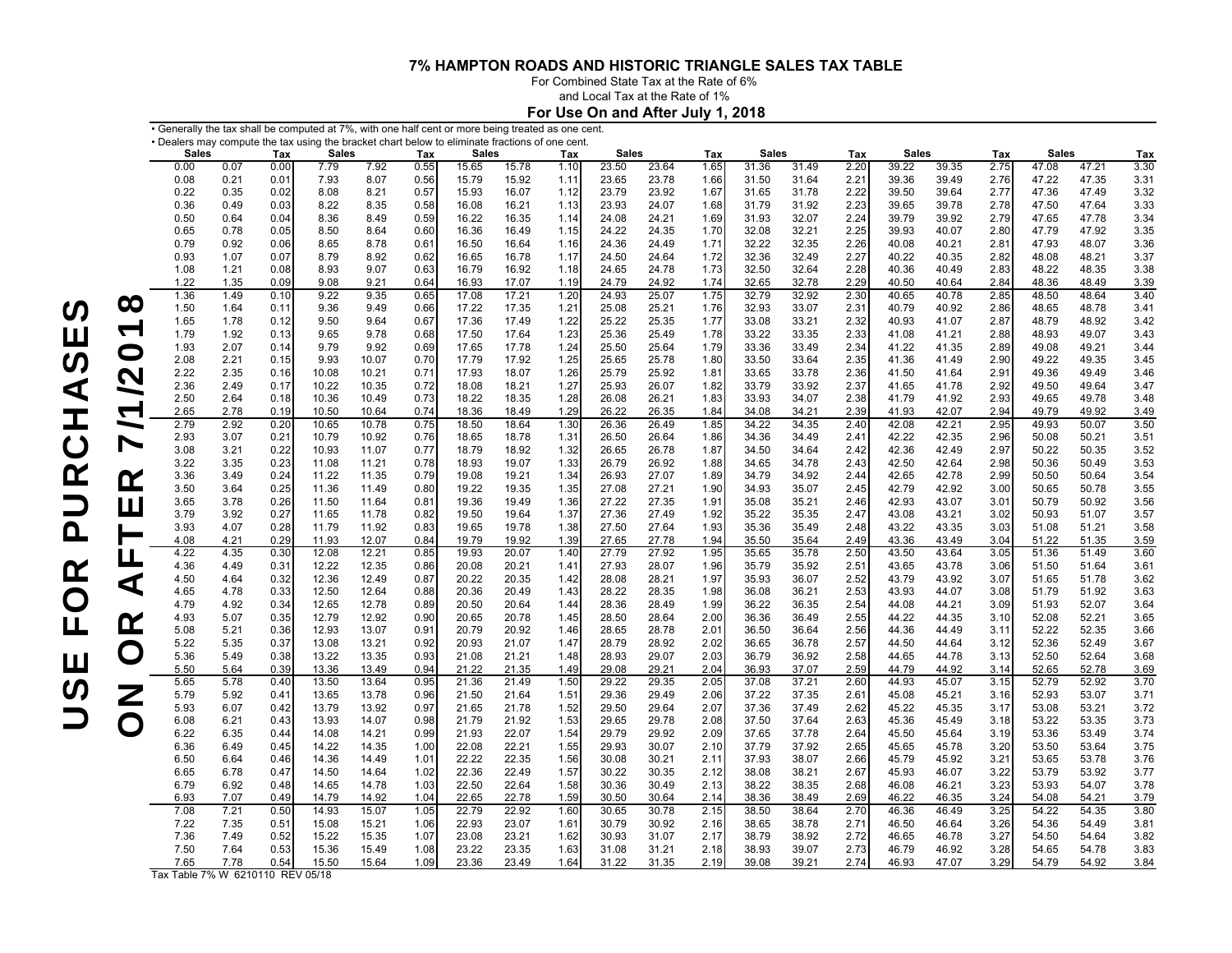For Combined State Tax at the Rate of 6%

and Local Tax at the Rate of 1%

|                          | For Use On and After July 1, 2018 |                |              |                |                |              |                |                |              |                |                |              |                |                |              |                  |                  |              |                  |                  |              |
|--------------------------|-----------------------------------|----------------|--------------|----------------|----------------|--------------|----------------|----------------|--------------|----------------|----------------|--------------|----------------|----------------|--------------|------------------|------------------|--------------|------------------|------------------|--------------|
|                          | <b>Sales</b>                      |                | Tax          | <b>Sales</b>   |                | Tax          | <b>Sales</b>   |                | Tax          | <b>Sales</b>   |                | Tax          | <b>Sales</b>   |                | Tax          | Sales            |                  | Tax          | <b>Sales</b>     |                  | Tax          |
|                          | 54.93                             | 55.07          | 3.85         | 62.79          | 62.92          | 4.40         | 70.65          | 70.78          | 4.95         | 78.50          | 78.64          | 5.50         | 86.36          | 86.49          | 6.05         | 94.22            | 94.35            | 6.60         | 102.08           | 102.21           | 7.15         |
|                          | 55.08                             | 55.21          | 3.86         | 62.93          | 63.07          | 4.41         | 70.79          | 70.92          | 4.96         | 78.65          | 78.78          | 5.51         | 86.50          | 86.64          | 6.06         | 94.36            | 94.49            | 6.61         | 102.22           | 102.35           | 7.16         |
|                          | 55.22                             | 55.35          | 3.87         | 63.08          | 63.21          | 4.42         | 70.93          | 71.07          | 4.97         | 78.79          | 78.92          | 5.52         | 86.65          | 86.78          | 6.07         | 94.50            | 94.64            | 6.62         | 102.36           | 102.49           | 7.17         |
|                          | 55.36                             | 55.49          | 3.88         | 63.22          | 63.35          | 4.43         | 71.08          | 71.21          | 4.98         | 78.93          | 79.07          | 5.53         | 86.79          | 86.92          | 6.08         | 94.65            | 94.78            | 6.63         | 102.50           | 102.64           | 7.18         |
|                          | 55.50                             | 55.64          | 3.89         | 63.36          | 63.49          | 4.44         | 71.22          | 71.35          | 4.99         | 79.08          | 79.21          | 5.54         | 86.93          | 87.07          | 6.09         | 94.79            | 94.92            | 6.64         | 102.65           | 102.78           | 7.19         |
|                          | 55.65                             | 55.78          | 3.90         | 63.50          | 63.64          | 4.45         | 71.36          | 71.49          | 5.00         | 79.22          | 79.35          | 5.55         | 87.08          | 87.21          | 6.10         | 94.93            | 95.07            | 6.65         | 102.79           | 102.92           | 7.20         |
|                          | 55.79                             | 55.92          | 3.91         | 63.65          | 63.78          | 4.46         | 71.50          | 71.64          | 5.01         | 79.36          | 79.49          | 5.56         | 87.22          | 87.35          | 6.11         | 95.08            | 95.21            | 6.66         | 102.93           | 103.07           | 7.21         |
|                          | 55.93<br>56.08                    | 56.07<br>56.21 | 3.92<br>3.93 | 63.79<br>63.93 | 63.92<br>64.07 | 4.47<br>4.48 | 71.65<br>71.79 | 71.78<br>71.92 | 5.02<br>5.03 | 79.50<br>79.65 | 79.64<br>79.78 | 5.57<br>5.58 | 87.36<br>87.50 | 87.49<br>87.64 | 6.12<br>6.13 | 95.22<br>95.36   | 95.35<br>95.49   | 6.67<br>6.68 | 103.08<br>103.22 | 103.21<br>103.35 | 7.22<br>7.23 |
|                          | 56.22                             | 56.35          | 3.94         | 64.08          | 64.21          | 4.49         | 71.93          | 72.07          | 5.04         | 79.79          | 79.92          | 5.59         | 87.65          | 87.78          | 6.14         | 95.50            | 95.64            | 6.69         | 103.36           | 103.49           | 7.24         |
|                          | 56.36                             | 56.49          | 3.95         | 64.22          | 64.35          | 4.50         | 72.08          | 72.21          | 5.05         | 79.93          | 80.07          | 5.60         | 87.79          | 87.92          | 6.15         | 95.65            | 95.78            | 6.70         | 103.50           | 103.64           | 7.25         |
| $\infty$                 | 56.50                             | 56.64          | 3.96         | 64.36          | 64.49          | 4.51         | 72.22          | 72.35          | 5.06         | 80.08          | 80.21          | 5.61         | 87.93          | 88.07          | 6.16         | 95.79            | 95.92            | 6.71         | 103.65           | 103.78           | 7.26         |
|                          | 56.65                             | 56.78          | 3.97         | 64.50          | 64.64          | 4.52         | 72.36          | 72.49          | 5.07         | 80.22          | 80.35          | 5.62         | 88.08          | 88.21          | 6.17         | 95.93            | 96.07            | 6.72         | 103.79           | 103.92           | 7.27         |
| $\sqrt{ }$               | 56.79                             | 56.92          | 3.98         | 64.65          | 64.78          | 4.53         | 72.50          | 72.64          | 5.08         | 80.36          | 80.49          | 5.63         | 88.22          | 88.35          | 6.18         | 96.08            | 96.21            | 6.73         | 103.93           | 104.07           | 7.28         |
|                          | 56.93                             | 57.07          | 3.99         | 64.79          | 64.92          | 4.54         | 72.65          | 72.78          | 5.09         | 80.50          | 80.64          | 5.64         | 88.36          | 88.49          | 6.19         | 96.22            | 96.35            | 6.74         | 104.08           | 104.21           | 7.29         |
| $\bigcirc$               | 57.08                             | 57.21          | 4.00         | 64.93          | 65.07          | 4.55         | 72.79          | 72.92          | 5.10         | 80.65          | 80.78          | 5.65         | 88.50          | 88.64          | 6.20         | 96.36            | 96.49            | 6.75         | 104.22           | 104.35           | 7.30         |
| $\mathcal{C}$            | 57.22                             | 57.35          | 4.01         | 65.08          | 65.21          | 4.56         | 72.93          | 73.07          | 5.11         | 80.79          | 80.92          | 5.66         | 88.65          | 88.78          | 6.21         | 96.50            | 96.64            | 6.76         | 104.36           | 104.49           | 7.31         |
|                          | 57.36                             | 57.49          | 4.02         | 65.22          | 65.35          | 4.57         | 73.08          | 73.21          | 5.12         | 80.93          | 81.07          | 5.67         | 88.79          | 88.92          | 6.22         | 96.65            | 96.78            | 6.77         | 104.50           | 104.64           | 7.32         |
|                          | 57.50                             | 57.64          | 4.03         | 65.36          | 65.49          | 4.58         | 73.22          | 73.35          | 5.13         | 81.08          | 81.21          | 5.68         | 88.93          | 89.07          | 6.23         | 96.79            | 96.92            | 6.78         | 104.65           | 104.78           | 7.33         |
| $\sqrt{2}$               | 57.65                             | 57.78          | 4.04         | 65.50          | 65.64          | 4.59         | 73.36          | 73.49          | 5.14         | 81.22          | 81.35          | 5.69         | 89.08          | 89.21          | 6.24         | 96.93            | 97.07            | 6.79         | 104.79           | 104.92           | 7.34         |
|                          | 57.79                             | 57.92          | 4.05         | 65.65          | 65.78          | 4.60         | 73.50          | 73.64          | 5.15         | 81.36          | 81.49          | 5.70         | 89.22          | 89.35          | 6.25         | 97.08            | 97.21            | 6.80         | 104.93           | 105.07           | 7.35         |
| $\overline{\phantom{0}}$ | 57.93                             | 58.07          | 4.06         | 65.79          | 65.92          | 4.61         | 73.65          | 73.78          | 5.16         | 81.50          | 81.64          | 5.71         | 89.36          | 89.49          | 6.26         | 97.22            | 97.35            | 6.81         | 105.08           | 105.21           | 7.36         |
|                          | 58.08                             | 58.21          | 4.07         | 65.93          | 66.07          | 4.62         | 73.79          | 73.92          | 5.17         | 81.65          | 81.78          | 5.72         | 89.50          | 89.64          | 6.27         | 97.36            | 97.49            | 6.82         | 105.22           | 105.35           | 7.37         |
|                          | 58.22                             | 58.35          | 4.08         | 66.08          | 66.21          | 4.63         | 73.93          | 74.07          | 5.18         | 81.79          | 81.92          | 5.73         | 89.65          | 89.78          | 6.28         | 97.50            | 97.64            | 6.83         | 105.36           | 105.49           | 7.38         |
| <u>Ƙ</u>                 | 58.36                             | 58.49          | 4.09         | 66.22          | 66.35          | 4.64         | 74.08          | 74.21          | 5.19         | 81.93          | 82.07          | 5.74         | 89.79          | 89.92          | 6.29         | 97.65            | 97.78            | 6.84         | 105.50           | 105.64           | 7.39         |
|                          | 58.50                             | 58.64          | 4.10         | 66.36          | 66.49          | 4.65         | 74.22          | 74.35          | 5.20         | 82.08          | 82.21          | 5.75         | 89.93          | 90.07          | 6.30         | 97.79            | 97.92            | 6.85         | 105.65           | 105.78           | 7.40         |
| $\Box$                   | 58.65                             | 58.78          | 4.11         | 66.50          | 66.64          | 4.66         | 74.36          | 74.49          | 5.21         | 82.22          | 82.35          | 5.76         | 90.08          | 90.21          | 6.31         | 97.93            | 98.07            | 6.86         | 105.79           | 105.92           | 7.41         |
|                          | 58.79<br>58.93                    | 58.92<br>59.07 | 4.12         | 66.65<br>66.79 | 66.78<br>66.92 | 4.67<br>4.68 | 74.50          | 74.64<br>74.78 | 5.22<br>5.23 | 82.36<br>82.50 | 82.49<br>82.64 | 5.77         | 90.22          | 90.35<br>90.49 | 6.32<br>6.33 | 98.08<br>98.22   | 98.21<br>98.35   | 6.87         | 105.93           | 106.07<br>106.21 | 7.42<br>7.43 |
|                          | 59.08                             | 59.21          | 4.13<br>4.14 | 66.93          | 67.07          | 4.69         | 74.65<br>74.79 | 74.92          | 5.24         | 82.65          | 82.78          | 5.78<br>5.79 | 90.36<br>90.50 | 90.64          | 6.34         | 98.36            | 98.49            | 6.88<br>6.89 | 106.08<br>106.22 | 106.35           | 7.44         |
|                          | 59.22                             | 59.35          | 4.15         | 67.08          | 67.21          | 4.70         | 74.93          | 75.07          | 5.25         | 82.79          | 82.92          | 5.80         | 90.65          | 90.78          | 6.35         | 98.50            | 98.64            | 6.90         | 106.36           | 106.49           | 7.45         |
|                          | 59.36                             | 59.49          | 4.16         | 67.22          | 67.35          | 4.71         | 75.08          | 75.21          | 5.26         | 82.93          | 83.07          | 5.81         | 90.79          | 90.92          | 6.36         | 98.65            | 98.78            | 6.91         | 106.50           | 106.64           | 7.46         |
|                          | 59.50                             | 59.64          | 4.17         | 67.36          | 67.49          | 4.72         | 75.22          | 75.35          | 5.27         | 83.08          | 83.21          | 5.82         | 90.93          | 91.07          | 6.37         | 98.79            | 98.92            | 6.92         | 106.65           | 106.78           | 7.47         |
| ◁                        | 59.65                             | 59.78          | 4.18         | 67.50          | 67.64          | 4.73         | 75.36          | 75.49          | 5.28         | 83.22          | 83.35          | 5.83         | 91.08          | 91.21          | 6.38         | 98.93            | 99.07            | 6.93         | 106.79           | 106.92           | 7.48         |
|                          | 59.79                             | 59.92          | 4.19         | 67.65          | 67.78          | 4.74         | 75.50          | 75.64          | 5.29         | 83.36          | 83.49          | 5.84         | 91.22          | 91.35          | 6.39         | 99.08            | 99.21            | 6.94         | 106.93           | 107.07           | 7.49         |
|                          | 59.93                             | 60.07          | 4.20         | 67.79          | 67.92          | 4.75         | 75.65          | 75.78          | 5.30         | 83.50          | 83.64          | 5.85         | 91.36          | 91.49          | 6.40         | 99.22            | 99.35            | 6.95         | 107.08           | 107.21           | 7.50         |
| <u>Ƙ</u>                 | 60.08                             | 60.21          | 4.21         | 67.93          | 68.07          | 4.76         | 75.79          | 75.92          | 5.31         | 83.65          | 83.78          | 5.86         | 91.50          | 91.64          | 6.41         | 99.36            | 99.49            | 6.96         | 107.22           | 107.35           | 7.51         |
|                          | 60.22                             | 60.35          | 4.22         | 68.08          | 68.21          | 4.77         | 75.93          | 76.07          | 5.32         | 83.79          | 83.92          | 5.87         | 91.65          | 91.78          | 6.42         | 99.50            | 99.64            | 6.97         | 107.36           | 107.49           | 7.52         |
| $\bigcirc$               | 60.36                             | 60.49          | 4.23         | 68.22          | 68.35          | 4.78         | 76.08          | 76.21          | 5.33         | 83.93          | 84.07          | 5.88         | 91.79          | 91.92          | 6.43         | 99.65            | 99.78            | 6.98         | 107.50           | 107.64           | 7.53         |
|                          | 60.50                             | 60.64          | 4.24         | 68.36          | 68.49          | 4.79         | 76.22          | 76.35          | 5.34         | 84.08          | 84.21          | 5.89         | 91.93          | 92.07          | 6.44         | 99.79            | 99.92            | 6.99         | 107.65           | 107.78           | 7.54         |
|                          | 60.65                             | 60.78          | 4.25         | 68.50          | 68.64          | 4.80         | 76.36          | 76.49          | 5.35         | 84.22          | 84.35          | 5.90         | 92.08          | 92.21          | 6.45         | 99.93            | 100.07           | 7.00         | 107.79           | 107.92           | 7.55         |
| $\overline{Z}$           | 60.79                             | 60.92          | 4.26         | 68.65          | 68.78          | 4.81         | 76.50          | 76.64          | 5.36         | 84.36          | 84.49          | 5.91         | 92.22          | 92.35          | 6.46         | 100.08           | 100.21           | 7.01         | 107.93           | 108.07           | 7.56         |
|                          | 60.93                             | 61.07          | 4.27         | 68.79          | 68.92          | 4.82         | 76.65          | 76.78          | 5.37         | 84.50          | 84.64          | 5.92         | 92.36          | 92.49          | 6.47         | 100.22           | 100.35           | 7.02         | 108.08           | 108.21           | 7.57         |
| $\Box$                   | 61.08                             | 61.21          | 4.28         | 68.93          | 69.07          | 4.83         | 76.79          | 76.92          | 5.38         | 84.65          | 84.78          | 5.93         | 92.50          | 92.64          | 6.48         | 100.36           | 100.49           | 7.03         | 108.22           | 108.35           | 7.58         |
|                          | 61.22<br>61.36                    | 61.35<br>61.49 | 4.29<br>4.30 | 69.08<br>69.22 | 69.21<br>69.35 | 4.84<br>4.85 | 76.93<br>77.08 | 77.07<br>77.21 | 5.39<br>5.40 | 84.79<br>84.93 | 84.92<br>85.07 | 5.94<br>5.95 | 92.65<br>92.79 | 92.78<br>92.92 | 6.49<br>6.50 | 100.50<br>100.65 | 100.64<br>100.78 | 7.04<br>7.05 | 108.36<br>108.50 | 108.49<br>108.64 | 7.59<br>7.60 |
|                          | 61.50                             | 61.64          | 4.31         | 69.36          | 69.49          | 4.86         | 77.22          | 77.35          | 5.41         | 85.08          | 85.21          | 5.96         | 92.93          | 93.07          | 6.51         | 100.79           | 100.92           | 7.06         | 108.65           | 108.78           | 7.61         |
|                          | 61.65                             | 61.78          | 4.32         | 69.50          | 69.64          | 4.87         | 77.36          | 77.49          | 5.42         | 85.22          | 85.35          | 5.97         | 93.08          | 93.21          | 6.52         | 100.93           | 101.07           | 7.07         | 108.79           | 108.92           | 7.62         |
|                          | 61.79                             | 61.92          | 4.33         | 69.65          | 69.78          | 4.88         | 77.50          | 77.64          | 5.43         | 85.36          | 85.49          | 5.98         | 93.22          | 93.35          | 6.53         | 101.08           | 101.21           | 7.08         | 108.93           | 109.07           | 7.63         |
|                          | 61.93                             | 62.07          | 4.34         | 69.79          | 69.92          | 4.89         | 77.65          | 77.78          | 5.44         | 85.50          | 85.64          | 5.99         | 93.36          | 93.49          | 6.54         | 101.22           | 101.35           | 7.09         | 109.08           | 109.21           | 7.64         |
|                          | 62.08                             | 62.21          | 4.35         | 69.93          | 70.07          | 4.90         | 77.79          | 77.92          | 5.45         | 85.65          | 85.78          | 6.00         | 93.50          | 93.64          | 6.55         | 101.36           | 101.49           | 7.10         | 109.22           | 109.35           | 7.65         |
|                          | 62.22                             | 62.35          | 4.36         | 70.08          | 70.21          | 4.91         | 77.93          | 78.07          | 5.46         | 85.79          | 85.92          | 6.01         | 93.65          | 93.78          | 6.56         | 101.50           | 101.64           | 7.11         | 109.36           | 109.49           | 7.66         |
|                          | 62.36                             | 62.49          | 4.37         | 70.22          | 70.35          | 4.92         | 78.08          | 78.21          | 5.47         | 85.93          | 86.07          | 6.02         | 93.79          | 93.92          | 6.57         | 101.65           | 101.78           | 7.12         | 109.50           | 109.64           | 7.67         |
|                          | 62.50                             | 62.64          | 4.38         | 70.36          | 70.49          | 4.93         | 78.22          | 78.35          | 5.48         | 86.08          | 86.21          | 6.03         | 93.93          | 94.07          | 6.58         | 101.79           | 101.92           | 7.13         | 109.65           | 109.78           | 7.68         |
|                          | 62.65                             | 62.78          | 4.39         | 70.50          | 70.64          | 4.94         | 78.36          | 78.49          | 5.49         | 86.22          | 86.35          | 6.04         | 94.08          | 94.21          | 6.59         | 101.93           | 102.07           | 7.14         | 109.79           | 109.92           | 7.69         |
|                          |                                   |                |              |                |                |              |                |                |              |                |                |              |                |                |              |                  |                  |              |                  |                  |              |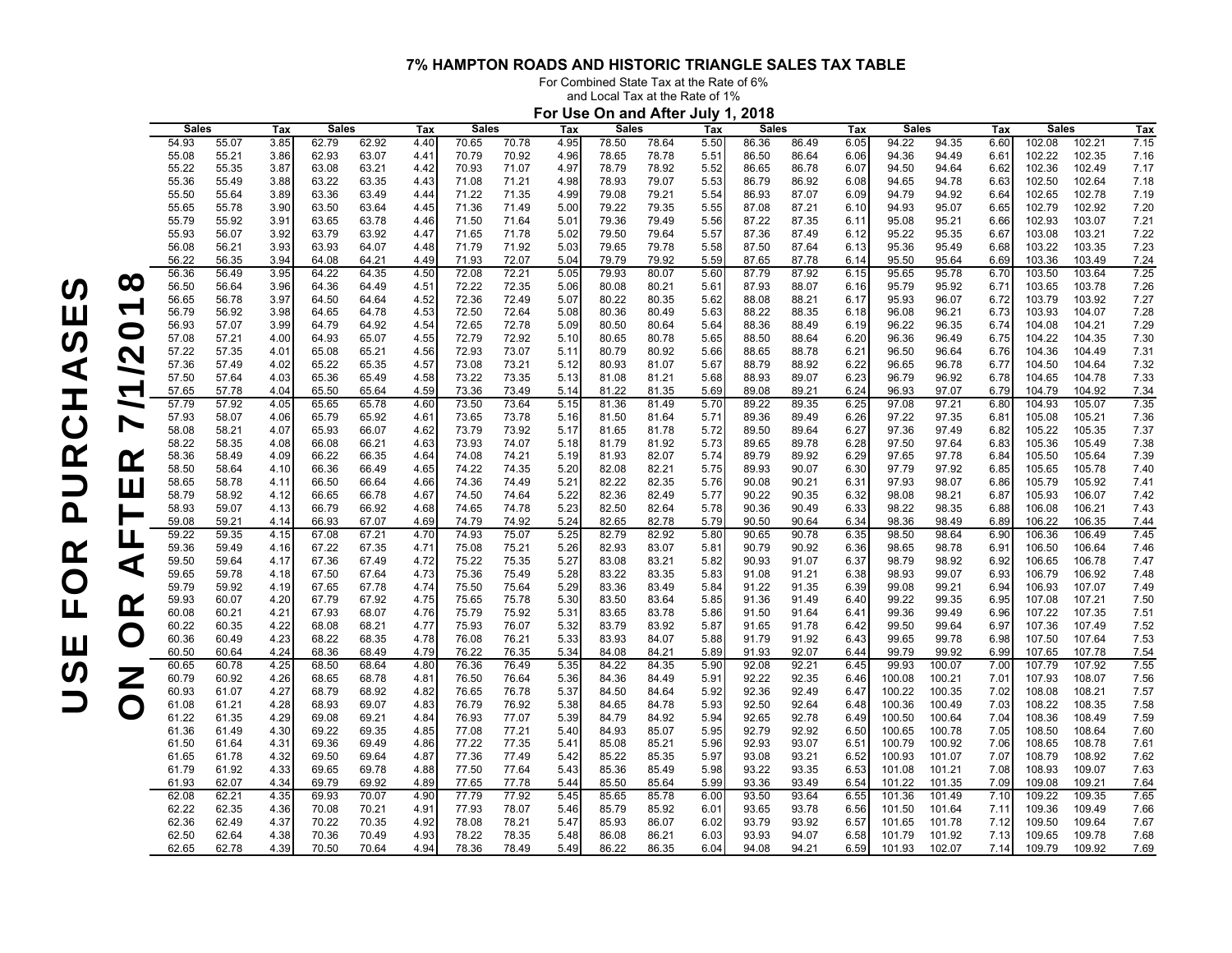For Combined State Tax at the Rate of 6%

and Local Tax at the Rate of 1%

|                          | For Use On and After July 1, 2018 |                  |              |                  |                  |              |                  |                  |              |                  |                  |                       |                  |                  |                |                  |                  |                   |                  |                  |                |
|--------------------------|-----------------------------------|------------------|--------------|------------------|------------------|--------------|------------------|------------------|--------------|------------------|------------------|-----------------------|------------------|------------------|----------------|------------------|------------------|-------------------|------------------|------------------|----------------|
|                          | <b>Sales</b>                      |                  | Tax          | <b>Sales</b>     |                  | Tax          | <b>Sales</b>     |                  | Tax          | <b>Sales</b>     |                  | Tax                   | <b>Sales</b>     |                  | Tax            | Sales            |                  | Tax               | <b>Sales</b>     |                  | Tax            |
|                          | 109.93                            | 110.07           | 7.70         | 117.79           | 117.92           | 8.25         | 125.65           | 125.78           | 8.80         | 133.50           | 133.64           | 9.35                  | 141.36           | 141.49           | 9.90           | 149.22           | 149.35           | 10.45             | 157.08           | 157.21           | 11.00          |
|                          | 110.08                            | 110.21           | 7.71         | 117.93           | 118.07           | 8.26         | 125.79           | 125.92           | 8.81         | 133.65           | 133.78           | 9.36                  | 141.50           | 141.64           | 9.91           | 149.36           | 149.49           | 10.46             | 157.22           | 157.35           | 11.01          |
|                          | 110.22                            | 110.35           | 7.72         | 118.08           | 118.21           | 8.27         | 125.93           | 126.07           | 8.82         | 133.79           | 133.92           | 9.37                  | 141.65           | 141.78           | 9.92           | 149.50           | 149.64           | 10.47             | 157.36           | 157.49           | 11.02          |
|                          | 110.36                            | 110.49           | 7.73         | 118.22           | 118.35           | 8.28         | 126.08           | 126.21           | 8.83         | 133.93           | 134.07           | 9.38                  | 141.79           | 141.92           | 9.93           | 149.65           | 149.78           | 10.48             | 157.50           | 157.64           | 11.03          |
|                          | 110.50                            | 110.64           | 7.74         | 118.36           | 118.49           | 8.29         | 126.22           | 126.35           | 8.84         | 134.08           | 134.21           | 9.39                  | 141.93           | 142.07           | 9.94           | 149.79           | 149.92           | 10.49             | 157.65           | 157.78           | 11.04          |
|                          | 110.65                            | 110.78           | 7.75         | 118.50           | 118.64           | 8.30         | 126.36           | 126.49           | 8.85         | 134.22           | 134.35           | 9.40                  | 142.08           | 142.21           | 9.95           | 149.93           | 150.07           | 10.50             | 157.79           | 157.92           | 11.05          |
|                          | 110.79<br>110.93                  | 110.92<br>111.07 | 7.76<br>7.77 | 118.65<br>118.79 | 118.78<br>118.92 | 8.31         | 126.50<br>126.65 | 126.64<br>126.78 | 8.86<br>8.87 | 134.36<br>134.50 | 134.49<br>134.64 | 9.41<br>9.42          | 142.22<br>142.36 | 142.35<br>142.49 | 9.96<br>9.97   | 150.08<br>150.22 | 150.21<br>150.35 | 10.51<br>10.52    | 157.93<br>158.08 | 158.07<br>158.21 | 11.06<br>11.07 |
|                          | 111.08                            | 111.21           | 7.78         | 118.93           | 119.07           | 8.32<br>8.33 | 126.79           | 126.92           | 8.88         | 134.65           | 134.78           | 9.43                  | 142.50           | 142.64           | 9.98           | 150.36           | 150.49           | 10.53             | 158.22           | 158.35           | 11.08          |
|                          | 111.22                            | 111.35           | 7.79         | 119.08           | 119.21           | 8.34         | 126.93           | 127.07           | 8.89         | 134.79           | 134.92           | 9.44                  | 142.65           | 142.78           | 9.99           | 150.50           | 150.64           | 10.54             | 158.36           | 158.49           | 11.09          |
|                          | 111.36                            | 111.49           | 7.80         | 119.22           | 119.35           | 8.35         | 127.08           | 127.21           | 8.90         | 134.93           | 135.07           | 9.45                  | 142.79           | 142.92           | 10.00          | 150.65           | 150.78           | 10.55             | 158.50           | 158.64           | 11.10          |
| $\infty$                 | 111.50                            | 111.64           | 7.81         | 119.36           | 119.49           | 8.36         | 127.22           | 127.35           | 8.91         | 135.08           | 135.21           | 9.46                  | 142.93           | 143.07           | 10.01          | 150.79           | 150.92           | 10.56             | 158.65           | 158.78           | 11.11          |
|                          | 111.65                            | 111.78           | 7.82         | 119.50           | 119.64           | 8.37         | 127.36           | 127.49           | 8.92         | 135.22           | 135.35           | 9.47                  | 143.08           | 143.21           | 10.02          | 150.93           | 151.07           | 10.57             | 158.79           | 158.92           | 11.12          |
| $\tau$                   | 111.79                            | 111.92           | 7.83         | 119.65           | 119.78           | 8.38         | 127.50           | 127.64           | 8.93         | 135.36           | 135.49           | 9.48                  | 143.22           | 143.35           | 10.03          | 151.08           | 151.21           | 10.58             | 158.93           | 159.07           | 11.13          |
|                          | 111.93                            | 112.07           | 7.84         | 119.79           | 119.92           | 8.39         | 127.65           | 127.78           | 8.94         | 135.50           | 135.64           | 9.49                  | 143.36           | 143.49           | 10.04          | 151.22           | 151.35           | 10.59             | 159.08           | 159.21           | 11.14          |
|                          | 112.08                            | 112.21           | 7.85         | 119.93           | 120.07           | 8.40         | 127.79           | 127.92           | 8.95         | 135.65           | 135.78           | 9.50                  | 143.50           | 143.64           | 10.05          | 151.36           | 151.49           | 10.60             | 159.22           | 159.35           | 11.15          |
| $\bigcap$                | 112.22                            | 112.35           | 7.86         | 120.08           | 120.21           | 8.41         | 127.93           | 128.07           | 8.96         | 135.79           | 135.92           | 9.51                  | 143.65           | 143.78           | 10.06          | 151.50           | 151.64           | 10.61             | 159.36           | 159.49           | 11.16          |
|                          | 112.36                            | 112.49           | 7.87         | 120.22           | 120.35           | 8.42         | 128.08           | 128.21           | 8.97         | 135.93           | 136.07           | 9.52                  | 143.79           | 143.92           | 10.07          | 151.65           | 151.78           | 10.62             | 159.50           | 159.64           | 11.17          |
|                          | 112.50                            | 112.64           | 7.88         | 120.36           | 120.49           | 8.43         | 128.22           | 128.35           | 8.98         | 136.08           | 136.21           | 9.53                  | 143.93           | 144.07           | 10.08          | 151.79           | 151.92           | 10.63             | 159.65           | 159.78           | 11.18          |
| $\sqrt{ }$               | 112.65                            | 112.78           | 7.89         | 120.50           | 120.64           | 8.44         | 128.36           | 128.49           | 8.99         | 136.22           | 136.35           | 9.54                  | 144.08           | 144.21           | 10.09          | 151.93           | 152.07           | 10.64             | 159.79           | 159.92           | 11.19          |
| $\overline{\phantom{0}}$ | 112.79                            | 112.92           | 7.90         | 120.65           | 120.78           | 8.45         | 128.50           | 128.64           | 9.00         | 136.36           | 136.49           | 9.55                  | 144.22           | 144.35           | 10.10          | 152.08           | 152.21           | 10.65             | 159.93           | 160.07           | 11.20          |
| $\overline{\phantom{0}}$ | 112.93                            | 113.07           | 7.91         | 120.79           | 120.92           | 8.46         | 128.65           | 128.78           | 9.01         | 136.50           | 136.64           | 9.56                  | 144.36           | 144.49           | 10.11          | 152.22           | 152.35           | 10.66             | 160.08           | 160.21           | 11.21          |
|                          | 113.08                            | 113.21           | 7.92         | 120.93           | 121.07           | 8.47         | 128.79           | 128.92           | 9.02         | 136.65           | 136.78           | 9.57                  | 144.50           | 144.64           | 10.12          | 152.36           | 152.49           | 10.67             | 160.22           | 160.35           | 11.22          |
|                          | 113.22                            | 113.35           | 7.93         | 121.08           | 121.21           | 8.48         | 128.93           | 129.07           | 9.03         | 136.79           | 136.92           | 9.58                  | 144.65           | 144.78           | 10.13          | 152.50           | 152.64           | 10.68             | 160.36           | 160.49           | 11.23          |
| $\alpha$                 | 113.36                            | 113.49           | 7.94         | 121.22           | 121.35           | 8.49         | 129.08           | 129.21           | 9.04         | 136.93           | 137.07           | 9.59                  | 144.79           | 144.92           | 10.14          | 152.65           | 152.78           | 10.69             | 160.50           | 160.64           | 11.24          |
|                          | 113.50<br>113.65                  | 113.64<br>113.78 | 7.95<br>7.96 | 121.36<br>121.50 | 121.49<br>121.64 | 8.50<br>8.51 | 129.22<br>129.36 | 129.35<br>129.49 | 9.05<br>9.06 | 137.08<br>137.22 | 137.21<br>137.35 | 9.60<br>$9.6^{\circ}$ | 144.93<br>145.08 | 145.07<br>145.21 | 10.15<br>10.16 | 152.79<br>152.93 | 152.92<br>153.07 | 10.70<br>10.71    | 160.65<br>160.79 | 160.78<br>160.92 | 11.25<br>11.26 |
| <u>Ц.</u>                | 113.79                            | 113.92           | 7.97         | 121.65           | 121.78           | 8.52         | 129.50           | 129.64           | 9.07         | 137.36           | 137.49           | 9.62                  | 145.22           | 145.35           | 10.17          | 153.08           | 153.21           | 10.72             | 160.93           | 161.07           | 11.27          |
|                          | 113.93                            | 114.07           | 7.98         | 121.79           | 121.92           | 8.53         | 129.65           | 129.78           | 9.08         | 137.50           | 137.64           | 9.63                  | 145.36           | 145.49           | 10.18          | 153.22           | 153.35           | 10.73             | 161.08           | 161.21           | 11.28          |
|                          | 114.08                            | 114.21           | 7.99         | 121.93           | 122.07           | 8.54         | 129.79           | 129.92           | 9.09         | 137.65           | 137.78           | 9.64                  | 145.50           | 145.64           | 10.19          | 153.36           | 153.49           | 10.74             | 161.22           | 161.35           | 11.29          |
| Щ                        | 114.22                            | 114.35           | 8.00         | 122.08           | 122.21           | 8.55         | 129.93           | 130.07           | 9.10         | 137.79           | 137.92           | 9.65                  | 145.65           | 145.78           | 10.20          | 153.50           | 153.64           | 10.75             | 161.36           | 161.49           | 11.30          |
|                          | 114.36                            | 114.49           | 8.01         | 122.22           | 122.35           | 8.56         | 130.08           | 130.21           | 9.11         | 137.93           | 138.07           | 9.66                  | 145.79           | 145.92           | 10.21          | 153.65           | 153.78           | 10.76             | 161.50           | 161.64           | 11.31          |
| ◁                        | 114.50                            | 114.64           | 8.02         | 122.36           | 122.49           | 8.57         | 130.22           | 130.35           | 9.12         | 138.08           | 138.21           | 9.67                  | 145.93           | 146.07           | 10.22          | 153.79           | 153.92           | 10.77             | 161.65           | 161.78           | 11.32          |
|                          | 114.65                            | 114.78           | 8.03         | 122.50           | 122.64           | 8.58         | 130.36           | 130.49           | 9.13         | 138.22           | 138.35           | 9.68                  | 146.08           | 146.21           | 10.23          | 153.93           | 154.07           | 10.78             | 161.79           | 161.92           | 11.33          |
|                          | 114.79                            | 114.92           | 8.04         | 122.65           | 122.78           | 8.59         | 130.50           | 130.64           | 9.14         | 138.36           | 138.49           | 9.69                  | 146.22           | 146.35           | 10.24          | 154.08           | 154.21           | 10.79             | 161.93           | 162.07           | 11.34          |
| $\alpha$                 | 114.93                            | 115.07           | 8.05         | 122.79           | 122.92           | 8.60         | 130.65           | 130.78           | 9.15         | 138.50           | 138.64           | 9.70                  | 146.36           | 146.49           | 10.25          | 154.22           | 154.35           | 10.80             | 162.08           | 162.21           | 11.35          |
|                          | 115.08                            | 115.21           | 8.06         | 122.93           | 123.07           | 8.61         | 130.79           | 130.92           | 9.16         | 138.65           | 138.78           | 9.71                  | 146.50           | 146.64           | 10.26          | 154.36           | 154.49           | 10.81             | 162.22           | 162.35           | 11.36          |
|                          | 115.22                            | 115.35           | 8.07         | 123.08           | 123.21           | 8.62         | 130.93           | 131.07           | 9.17         | 138.79           | 138.92           | 9.72                  | 146.65           | 146.78           | 10.27          | 154.50           | 154.64           | 10.82             | 162.36           | 162.49           | 11.37          |
|                          | 115.36                            | 115.49           | 8.08         | 123.22           | 123.35           | 8.63         | 131.08           | 131.21           | 9.18         | 138.93           | 139.07           | 9.73                  | 146.79           | 146.92           | 10.28          | 154.65           | 154.78           | 10.83             | 162.50           | 162.64           | 11.38          |
|                          | 115.50<br>115.65                  | 115.64<br>115.78 | 8.09<br>8.10 | 123.36<br>123.50 | 123.49<br>123.64 | 8.64<br>8.65 | 131.22<br>131.36 | 131.35<br>131.49 | 9.19<br>9.2C | 139.08<br>139.22 | 139.21<br>139.35 | 9.74<br>9.75          | 146.93<br>147.08 | 147.07<br>147.21 | 10.29<br>10.30 | 154.79<br>154.93 | 154.92<br>155.07 | 10.84<br>10.85    | 162.65<br>162.79 | 162.78<br>162.92 | 11.39<br>11.40 |
|                          | 115.79                            | 115.92           | 8.11         | 123.65           | 123.78           | 8.66         | 131.50           | 131.64           | 9.21         | 139.36           | 139.49           | 9.76                  | 147.22           | 147.35           | 10.31          | 155.08           | 155.21           | 10.86             | 162.93           | 163.07           | 11.41          |
|                          | 115.93                            | 116.07           | 8.12         | 123.79           | 123.92           | 8.67         | 131.65           | 131.78           | 9.22         | 139.50           | 139.64           | 9.77                  | 147.36           | 147.49           | 10.32          | 155.22           | 155.35           | 10.87             | 163.08           | 163.21           | 11.42          |
|                          | 116.08                            | 116.21           | 8.13         | 123.93           | 124.07           | 8.68         | 131.79           | 131.92           | 9.23         | 139.65           | 139.78           | 9.78                  | 147.50           | 147.64           | 10.33          | 155.36           | 155.49           | 10.88             | 163.22           | 163.35           | 11.43          |
| $\mathsf{C}$             | 116.22                            | 116.35           | 8.14         | 124.08           | 124.21           | 8.69         | 131.93           | 132.07           | 9.24         | 139.79           | 139.92           | 9.79                  | 147.65           | 147.78           | 10.34          | 155.50           | 155.64           | 10.89             | 163.36           | 163.49           | 11.44          |
|                          | 116.36                            | 116.49           | 8.15         | 124.22           | 124.35           | 8.70         | 132.08           | 132.21           | 9.25         | 139.93           | 140.07           | 9.80                  | 147.79           | 147.92           | 10.35          | 155.65           | 155.78           | 10.90             | 163.50           | 163.64           | 11.45          |
|                          | 116.50                            | 116.64           | 8.16         | 124.36           | 124.49           | 8.71         | 132.22           | 132.35           | 9.26         | 140.08           | 140.21           | $9.8^{\circ}$         | 147.93           | 148.07           | 10.36          | 155.79           | 155.92           | 10.9 <sup>°</sup> | 163.65           | 163.78           | 11.46          |
|                          | 116.65                            | 116.78           | 8.17         | 124.50           | 124.64           | 8.72         | 132.36           | 132.49           | 9.27         | 140.22           | 140.35           | 9.82                  | 148.08           | 148.21           | 10.37          | 155.93           | 156.07           | 10.92             | 163.79           | 163.92           | 11.47          |
|                          | 116.79                            | 116.92           | 8.18         | 124.65           | 124.78           | 8.73         | 132.50           | 132.64           | 9.28         | 140.36           | 140.49           | 9.83                  | 148.22           | 148.35           | 10.38          | 156.08           | 156.21           | 10.93             | 163.93           | 164.07           | 11.48          |
|                          | 116.93                            | 117.07           | 8.19         | 124.79           | 124.92           | 8.74         | 132.65           | 132.78           | 9.29         | 140.50           | 140.64           | 9.84                  | 148.36           | 148.49           | 10.39          | 156.22           | 156.35           | 10.94             | 164.08           | 164.21           | 11.49          |
|                          | 117.08                            | 117.21           | 8.20         | 124.93           | 125.07           | 8.75         | 132.79           | 132.92           | 9.30         | 140.65           | 140.78           | 9.85                  | 148.50           | 148.64           | 10.40          | 156.36           | 156.49           | 10.95             | 164.22           | 164.35           | 11.50          |
|                          | 117.22                            | 117.35           | 8.21         | 125.08           | 125.21           | 8.76         | 132.93           | 133.07           | 9.31         | 140.79           | 140.92           | 9.86                  | 148.65           | 148.78           | 10.41          | 156.50           | 156.64           | 10.96             | 164.36           | 164.49           | 11.51          |
|                          | 117.36                            | 117.49           | 8.22         | 125.22           | 125.35           | 8.77         | 133.08           | 133.21           | 9.32         | 140.93           | 141.07           | 9.87                  | 148.79           | 148.92           | 10.42          | 156.65           | 156.78           | 10.97             | 164.50           | 164.64           | 11.52          |
|                          | 117.50                            | 117.64           | 8.23         | 125.36           | 125.49           | 8.78         | 133.22           | 133.35           | 9.33         | 141.08           | 141.21           | 9.88                  | 148.93           | 149.07           | 10.43          | 156.79           | 156.92           | 10.98             | 164.65           | 164.78           | 11.53          |
|                          | 117.65                            | 117.78           | 8.24         | 125.50           | 125.64           | 8.79         | 133.36           | 133.49           | 9.34         | 141.22           | 141.35           | 9.89                  | 149.08           | 149.21           | 10.44          | 156.93           | 157.07           | 10.99             | 164.79           | 164.92           | 11.54          |

USE FOR PURCHASES USE FOR PURCHASES